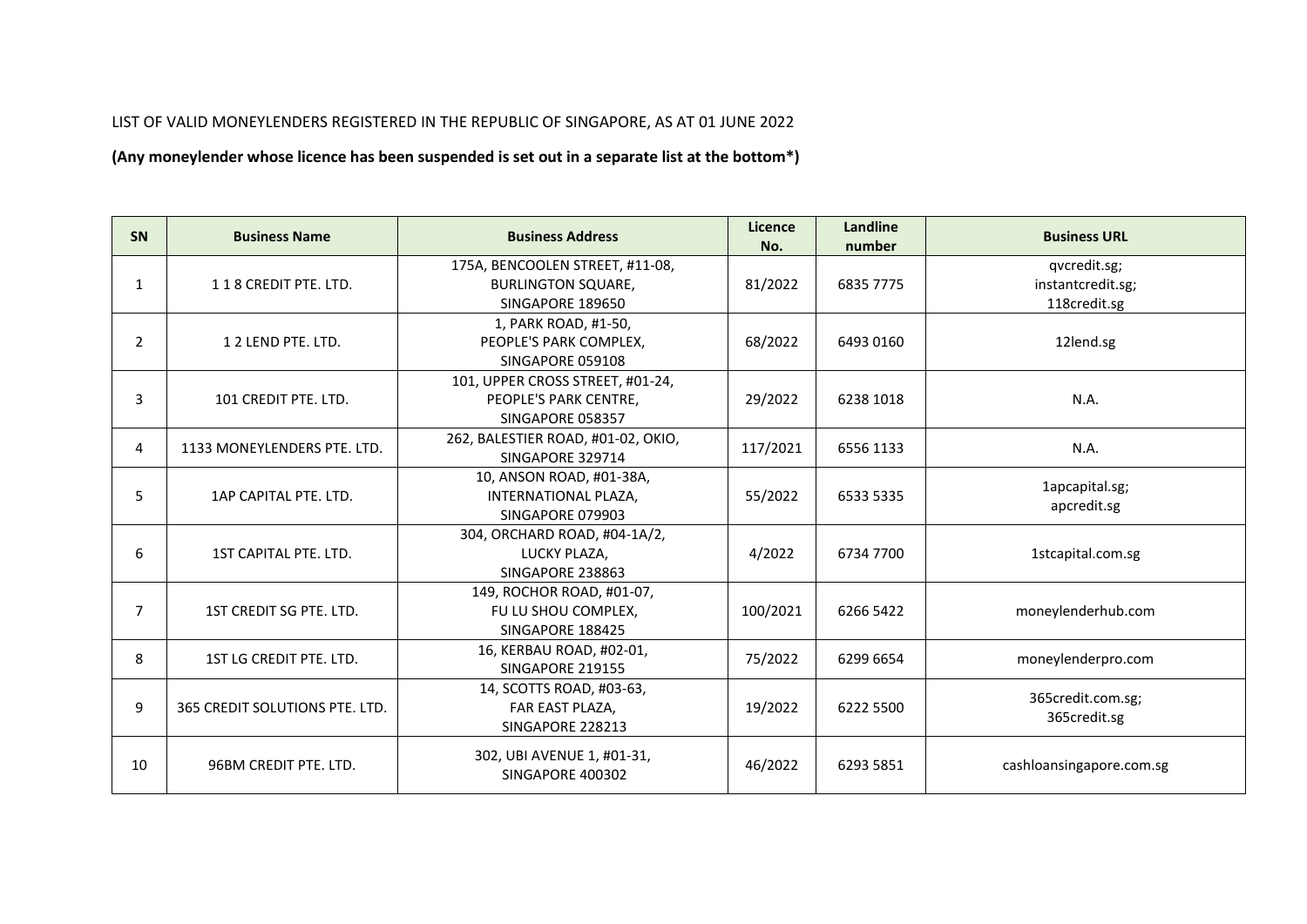| 11 | A1 CREDIT SG PTE. LTD.                    | 2, HAVELOCK ROAD, #02-08,<br>HAVELOCK 2,<br>SINGAPORE 059763                       | 17/2022  | 63360833  | a1credit.sg;<br>a1credit.com.sg                                        |
|----|-------------------------------------------|------------------------------------------------------------------------------------|----------|-----------|------------------------------------------------------------------------|
| 12 | ABI CREDIT PTE. LTD.                      | 185, TOA PAYOH CENTRAL, #01-320,<br>SINGAPORE 310185                               | 12/2022  | 63379719  | N.A.                                                                   |
| 13 | <b>ABM CREDITZ</b><br>SINGAPORE PTE. LTD. | 1, PARK ROAD, #01-12,<br>PEOPLE'S PARK COMPLEX,<br>SINGAPORE 059108                | 40/2022  | 6737 3392 | abmcreditz.com.sg;<br>abmcreditz.sg                                    |
|    |                                           | i) 503, TAMPINES CENTRAL 1, #01-315,<br>SINGAPORE 520503                           |          |           | accreditloan.com                                                       |
|    |                                           | ii) 1187, UPPER SERANGOON ROAD, #01-15,<br>THE MIDTOWN,<br>SINGAPORE 533971        |          |           | hougangaccreditloan.com                                                |
| 14 | <b>ACCREDIT PTE. LIMITED</b>              | iii) 1, SOPHIA ROAD, #01-14,<br>PEACE CENTRE,<br>SINGAPORE 228149                  | 64/2022  | 6219 2662 | N.A.                                                                   |
|    |                                           | iv) 743, YISHUN AVENUE 5, #01-548,<br>NEE SOON CENTRAL SPRING,<br>SINGAPORE 760743 |          |           | yishunaccreditloan.com                                                 |
| 15 | ADVANCE CASH CREDIT PTE. LTD.             | 304, ORCHARD ROAD, #04-12/13,<br>LUCKY PLAZA,<br>SINGAPORE 238863                  | 77/2022  | 62500848  | advancecashcreditonline.com.sg;<br>cashloan.sg;<br>personalloan.com.sg |
| 16 | AERO CREDIT PTE. LTD.                     | 810, GEYLANG ROAD, #02-59,<br>CITY PLAZA,<br>SINGAPORE 409286                      | 84/2022  | 6841 4355 | aerocredit.com.sg                                                      |
| 17 | AK CREDIT CORPORATION<br>PTE. LTD.        | 2, HAVELOCK ROAD, #01-16,<br>HAVELOCK 2,<br>SINGAPORE 059763                       | 148/2021 | 6535 9989 | akcredit.com.sg;<br>akcredit.sg                                        |
| 18 | AKB CREDIT PTE. LTD.                      | 29, MAYO STREET, #03-02<br>SINGAPORE 208315                                        | 53/2022  | 6238 6116 | akbmoneylenders.com.sg                                                 |
| 19 | ALLES AUTOS CREDIT PTE, LTD.              | 133, NEW BRIDGE ROAD, #01-34,<br>CHINATOWN POINT,<br>SINGAPORE 059413              | 116/2021 | 6533 0300 | allesautoscredit.com                                                   |
| 20 | ALPHA 8 PTE. LTD.                         | 449, CLEMENTI AVENUE 3, #01-265<br>SINGAPORE 120449                                | 50/2022  | 6733 3081 | alpha8.com.sg                                                          |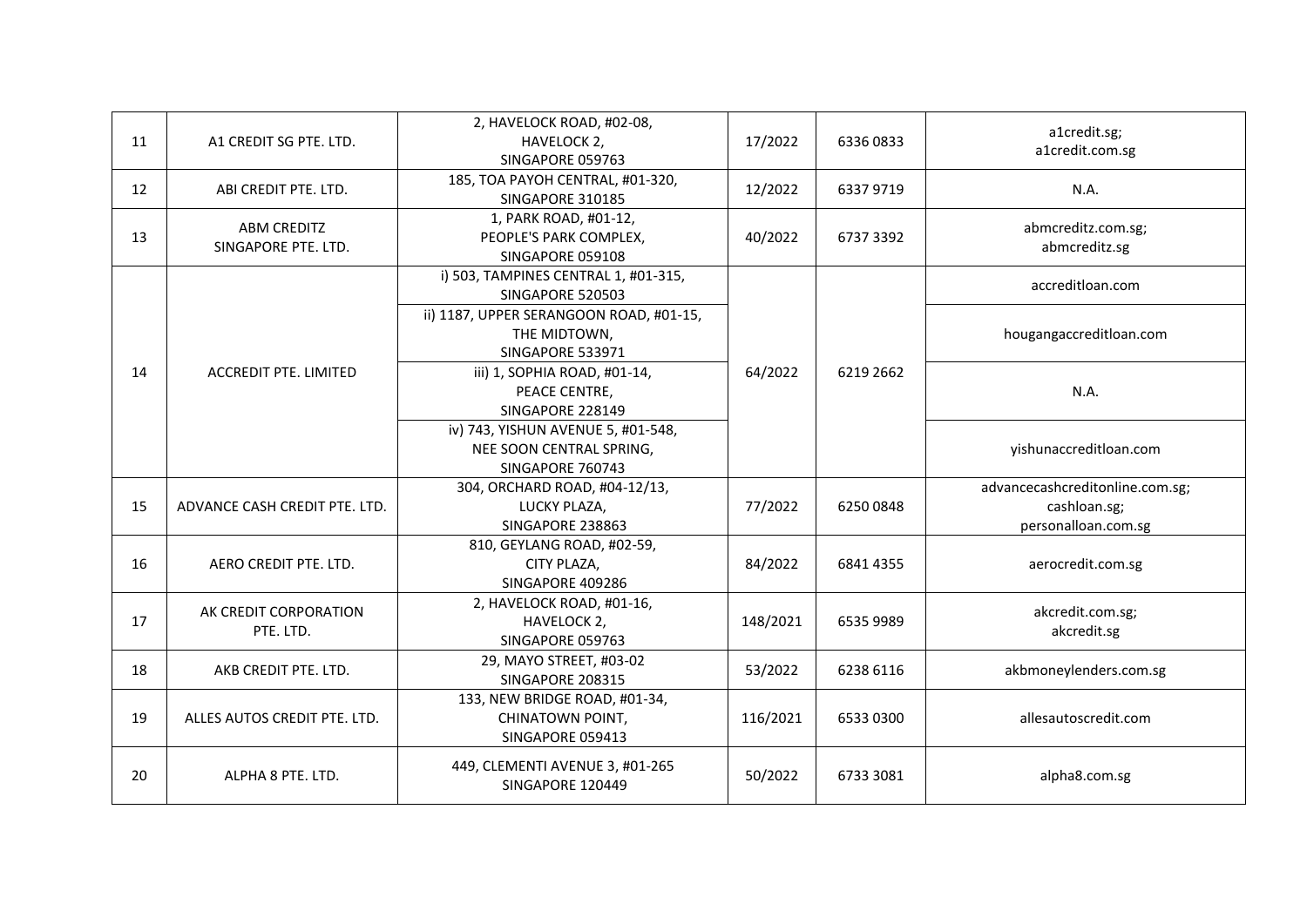|    |                                               | 50, TAGORE LANE, #04-11A2,                                                |          |           |                                |
|----|-----------------------------------------------|---------------------------------------------------------------------------|----------|-----------|--------------------------------|
| 21 | ANDAL ENTERPRISE PTE. LTD.                    | <b>ENTREPRENEUR CENTRE,</b><br>SINGAPORE 787494                           | 62/2022  | 6970 5602 | N.A.                           |
| 22 | AR CREDITZ PTE. LTD.                          | 465, NORTH BRIDGE ROAD, #01-5071,<br>SINGAPORE 191465                     | 105/2021 | 6463 3302 | N.A.                           |
| 23 | ART CREDIT PTE. LTD.                          | 238A, SERANGOON ROAD, #02,<br>SINGAPORE 218085                            | 45/2022  | 6292 2448 | N.A.                           |
| 24 | AVIS CREDIT (SG) PTE. LTD.                    | 185, TOA PAYOH CENTRAL, #01-344,<br>SINGAPORE 310185                      | 47/2022  | 6883 2017 | avismoneylender.com.sg         |
| 25 | BAN KING CREDIT (S) PTE. LTD.                 | 705, ANG MO KIO AVENUE 8, #01-2563,<br>SINGAPORE 560705                   | 74/2022  | 6743 7701 | sgmoneylender.sg               |
| 26 | BEST CREDIT SG PTE. LTD.                      | 372, BUKIT BATOK STREET 31, #01-374,<br>(Level 2), SINGAPORE 650372       | 129/2021 | 6272 5538 | bestcredit.sg                  |
| 27 | BEST LICENSED MONEYLENDER<br>PTE. LTD.        | 13, NORTH BRIDGE ROAD, #01-3984, GOLDEN<br>BEACH VISTA, SINGAPORE 190013  | 42/2022  | 6224 2224 | abkleasing.com                 |
| 28 | <b>BLISS CREDIT PTE. LTD.</b>                 | 11, COLLYER QUAY, #03-24,<br>THE ARCADE, SINGAPORE 049317                 | 135/2021 | 6327 1334 | blisscredit.com.sg             |
| 29 | <b>BST CREDIT PTE. LTD.</b>                   | 131, JURONG GATEWAY ROAD, #01-251,<br>SINGAPORE 600131                    | 138/2021 | 6299 1782 | bstcredit.com.sg               |
| 30 | BTB CREDITZ PTE. LTD.                         | 810, GEYLANG ROAD, #02-09,<br>CITY PLAZA,<br>SINGAPORE 409286             | 99/2021  | 6748 7875 | btbcreditz.com.sg              |
| 31 | <b>BUGIS CREDIT PTE. LTD.</b>                 | 470, NORTH BRIDGE ROAD, #02-12,<br><b>BUGIS CUBE,</b><br>SINGAPORE 188735 | 27/2022  | 6345 9123 | bugiscredit.sg                 |
| 32 | <b>CAPITAL FUNDS INVESTMENTS</b><br>PTE. LTD. | 65, UBI CRESCENT, #06-07,<br>HOLA CENTRE,<br>SINGAPORE 408559             | 156/2021 | 62817736  | loancfi.com.sg;<br>loancfi.com |
| 33 | <b>CASH CHECK SINGAPORE</b><br>PTE. LTD.      | 726, ANG MO KIO AVENUE 6, #01-4166,<br>SINGAPORE 560726                   | 118/2021 | 6538 1742 | cashcheck.com.sg               |
| 34 | CASH DIRECT PTE. LTD.                         | 2, VENTURE DRIVE, #01-21,<br>VISION EXCHANGE,<br>SINGAPORE 608526         | 92/2021  | 6493 0088 | cashdirect.sg                  |
| 35 | CASH MART PTE. LTD.                           | 277, BALESTIER ROAD,<br>SINGAPORE 329726                                  | 154/2021 | 6397 4111 | cashmart.sg                    |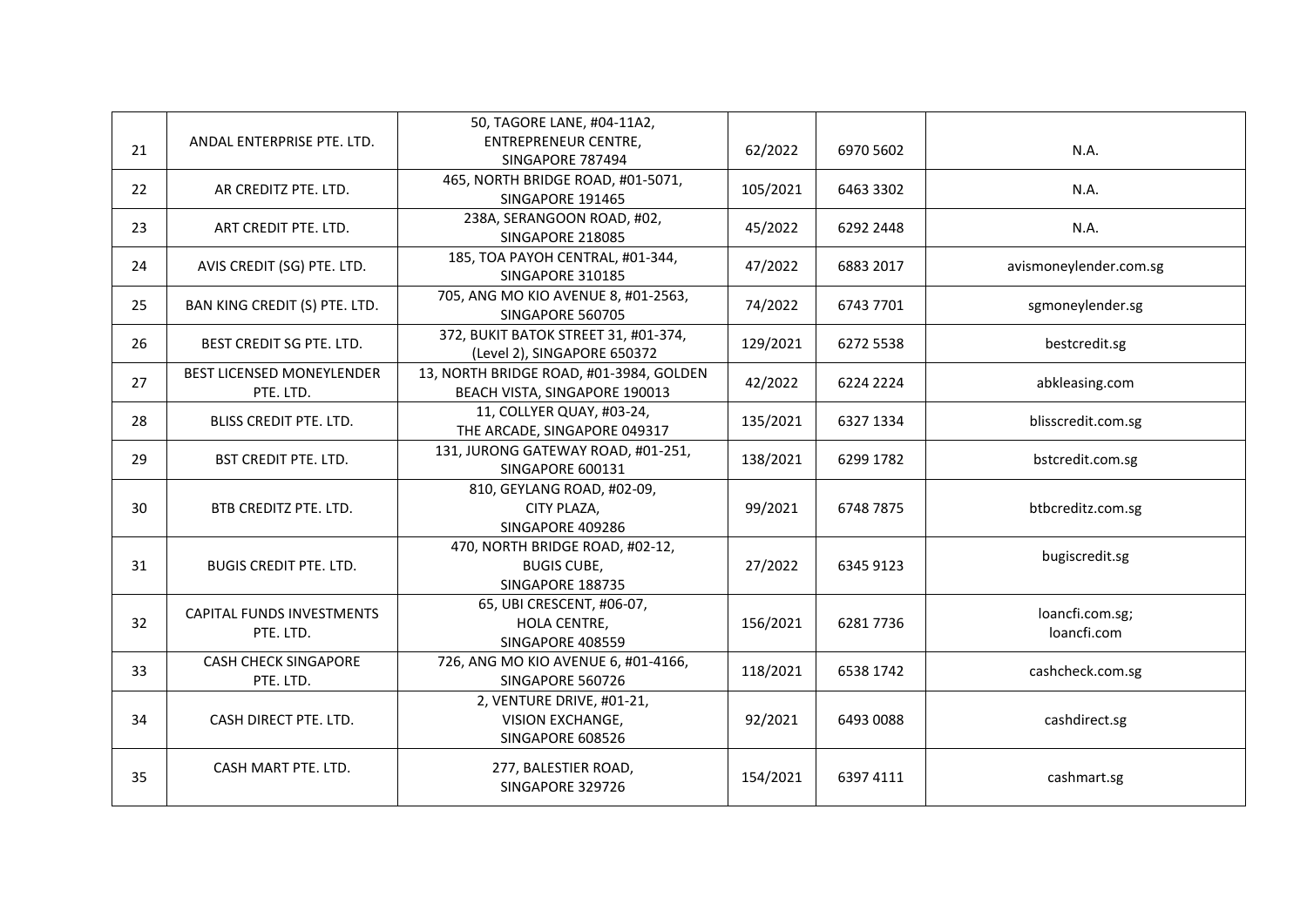| 36 | CASHMAX CREDIT PTE. LTD.                     | 810, GEYLANG ROAD, #01-56,<br>CITY PLAZA,<br>SINGAPORE 409286                                                                                                                                                                                           | 72/2022  | 6221 5480 | cashmax.com.sg                       |
|----|----------------------------------------------|---------------------------------------------------------------------------------------------------------------------------------------------------------------------------------------------------------------------------------------------------------|----------|-----------|--------------------------------------|
| 37 | CRAWFORT PTE. LTD.                           | 1, NORTH BRIDGE ROAD, #01-35,<br>HIGH STREET CENTRE,<br>SINGAPORE 179094                                                                                                                                                                                | 87/2021  | 67778080  | crawfort.com                         |
| 38 | CREDIT 21 PTE. LTD.                          | 10, ANSON ROAD, #01-07,<br>INTERNATIONAL PLAZA,<br>SINGAPORE 079903                                                                                                                                                                                     | 51/2022  | 6221 1811 | credit21.com.sg                      |
| 39 | CREDIT 89 (SG) PTE. LTD.                     | 200, JALAN SULTAN, #04-21B,<br>TEXTILE CENTRE,<br>SINGAPORE 199018                                                                                                                                                                                      | 152/2021 | 6398 0909 | N.A.                                 |
| 40 | CREDIT ASSIST PTE. LTD.                      | 304, ORCHARD ROAD, #01-19, LUCKY PLAZA,<br>SINGAPORE 238863                                                                                                                                                                                             | 22/2022  | 65678869  | N.A.                                 |
| 41 | <b>CREDIT CULTURE PTE. LTD.</b>              | 31A, KEONG SAIK ROAD, SINGAPORE 089138<br>200, JALAN SULTAN, #4-20, TEXTILE CENTRE<br>SINGAPORE 199018<br>3, SOUTH BUONA VISTA ROAD, #1-29,<br>VIVA VISTA, SINGAPORE 118136<br>705, SIMS DRIVE, #05-04, SHUN LI<br>INDUSTRIAL COMPLEX, SINGAPORE 387384 | 70/2022  | 6921 7300 | creditculture.sg                     |
| 42 | <b>CREDIT EMPIRE ENTERPRISE</b><br>PTE. LTD. | 1, PARK ROAD, #01-16,<br>PEOPLE'S PARK COMPLEX,<br>SINGAPORE 059108                                                                                                                                                                                     | 28/2022  | 6733 7018 | creditempire.sg                      |
| 43 | CREDIT EXCEL CAPITAL PTE. LTD.               | 192, WATERLOO STREET, #6F-03-05,<br>SKY LINE BUILDING,<br>SINGAPORE 187966                                                                                                                                                                              | 113/2021 | 6337 0055 | quickmoney.sg;<br>creditexcel.com.sg |
| 44 | CREDIT HUB CAPITAL PTE. LTD.                 | 190, MIDDLE ROAD, #10-01A,<br><b>FORTUNE CENTRE,</b><br>SINGAPORE 188979                                                                                                                                                                                | 132/2021 | 6338 5115 | credithubcapital.sg                  |
| 45 | CREDIT KING PTE. LTD.                        | 101, UPPER CROSS STREET, #01-27,<br>(PART)& #B1-49 PEOPLE'S PARK CENTRE,<br>SINGAPORE 058357                                                                                                                                                            | 41/2022  | 6222 1788 | N.A.                                 |
| 46 | <b>CREDIT MATTERS PTE. LTD.</b>              | 801, GEYLANG ROAD, #02-01,<br>SINGAPORE 389681                                                                                                                                                                                                          | 82/2022  | 6636 3233 | creditmatters.com.sg                 |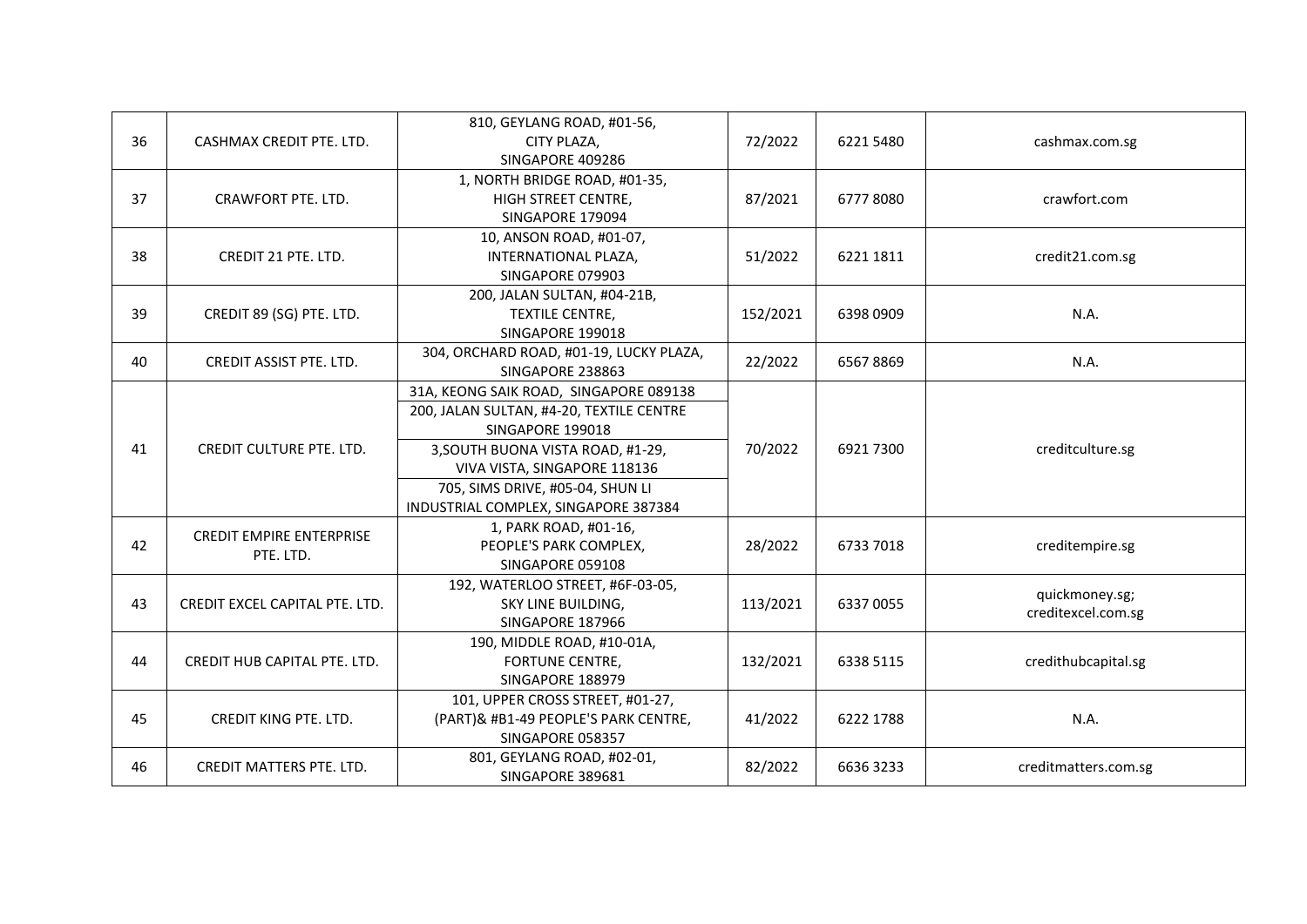| 47 | CREDIT THIRTY3 PTE. LTD.               | 190, LORONG 6 TOA PAYOH, #01-548.<br>SINGAPORE 310190                                                                                    | 1/2022   | 6292 2931 | creditthirty3.com.sg                                                 |
|----|----------------------------------------|------------------------------------------------------------------------------------------------------------------------------------------|----------|-----------|----------------------------------------------------------------------|
| 48 | CREDIT XTRA PTE. LTD.                  | 101, UPPER CROSS STREET, #B1-69,<br>PEOPLE'S PARK CENTRE,<br>SINGAPORE 058357                                                            | 97/2021  | 63388829  | creditxtra.com.sg                                                    |
| 49 | <b>CREDITMASTER PTE. LTD.</b>          | 531, UPPER CROSS STREET, #01-04,<br>HONG LIM COMPLEX,<br>SINGAPORE 050531                                                                | 32/2022  | 6748 1338 | creditmaster.sg                                                      |
| 50 | DIO CREDIT PTE. LTD.                   | 704, ANG MO KIO AVENUE 8, #01-2545,<br>SINGAPORE 560704                                                                                  | 139/2021 | 6250 1000 | diocredit.com.sg                                                     |
| 51 | ELITE INVESTMENT & CREDIT<br>PTE. LTD. | 799, GEYLANG ROAD, #01-01,<br>SINGAPORE 389680                                                                                           | 80/2022  | 6970 7161 | elitemoneylenders.com;<br>elitemoneylender.sg;<br>monthlyloan.com.sg |
| 52 | EMPIRE GLOBAL PTE. LTD.                | 10, JALAN KILANG TIMOR, #3-01C,<br>LTH BUILDING,<br>SINGAPORE 159306                                                                     | 37/2022  | 69808399  | applypersonalloans.sg                                                |
| 53 | EMVERTEX CREDIT (SG) PTE. LTD.         | 200, JALAN SULTAN, #02-33,<br>TEXTILE CENTRE,<br>SINGAPORE 199018                                                                        | 137/2021 | 6291 6868 | emvertexcredit.com                                                   |
| 54 | <b>EXCEL CREDIT (PTE.) LTD.</b>        | BLK 449, CLEMENTI AVENUE 3, #01-241,<br>(PLOT B), SINGAPORE 120449                                                                       | 8/2022   | 6220 2937 | N.A.                                                                 |
| 55 | EZ LOAN PTE. LTD.                      | i) 3, BEACH ROAD, #01-4853,<br><b>BEACH ROAD GARDENS,</b><br>SINGAPORE 190003<br>ii) 1, TANJONG PAGAR PLAZA, #02-49,<br>SINGAPORE 082001 | 18/2022  | 6222 2529 | ezloan.com.sg                                                        |
| 56 | EZ PTE. LTD.                           | 150, SOUTH BRIDGE ROAD, #01-02,<br><b>FOOK HAI BUILDING</b><br>SINGAPORE 058727                                                          | 20/2022  | 6440 0822 | ezmoneylender.com.sg;<br>needaloan.com.sg                            |
| 57 | FAST MONEY PTE. LTD.                   | i) 101, YISHUN AVENUE 5, #01-35,<br>SINGAPORE 760101<br>ii) 505, TAMPINES CENTRAL 1, #01-341,<br>SINGAPORE 520505                        | 133/2021 | 6224 4749 | fastmoney.com.sg                                                     |
| 58 | FONG CHIN CAPITAL PTE. LTD.            | 129, BEDOK NORTH STREET 2, #01-42,<br>SINGAPORE 460129                                                                                   | 108/2021 | 6445 5022 | fongchincapital.com                                                  |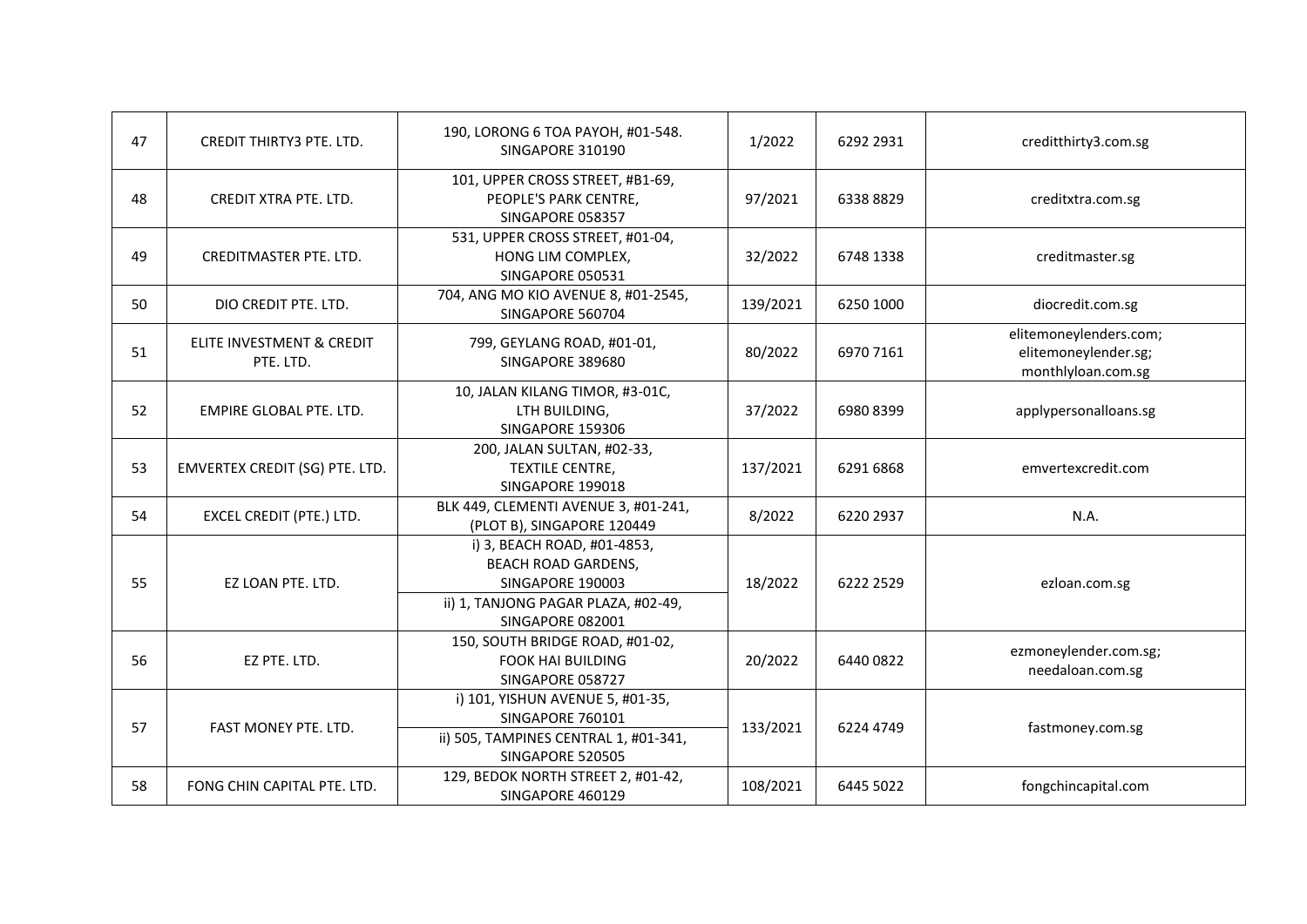| 59 | FORTUNE CREDIT PTE. LTD.                          | 470, NORTH BRIDGE ROAD, #02-01A,<br><b>BUGIS CUBE,</b><br>SINGAPORE 188735                                                              | 33/2022  | 6777 1887 | fortunecredit.com.sg;<br>fortunecredit.sg           |
|----|---------------------------------------------------|-----------------------------------------------------------------------------------------------------------------------------------------|----------|-----------|-----------------------------------------------------|
| 60 | <b>GAIN CREDIT PTE. LTD.</b>                      | 807, YISHUN RING ROAD, #01-4197,<br>SINGAPORE 760807                                                                                    | 141/2021 | 6438 0113 | gaincredit.com.sg                                   |
| 61 | <b>GALAXY CREDIT AND</b><br>INVESTMENTS PTE. LTD. | 709, ANG MO KIO AVENUE 8, #01-2595,<br>SINGAPORE 560709                                                                                 | 155/2021 | 62508811  | galaxycredit.com.sg                                 |
| 62 | GM CREDITZ PTE. LTD.                              | 110, TELOK AYER STREET<br>SINGAPORE 068579                                                                                              | 101/2021 | 6588 1886 | gmcreditz.com.sg;<br>gmcreditz.sg;<br>gmcreditz.com |
| 63 | <b>GOLD ALLIANZE CAPITAL</b><br>PRIVATE LIMITED   | 1, ROCHOR CANAL ROAD, #01-03,<br>SIM LIM SQUARE,<br>SINGAPORE 188504                                                                    | 38/2022  | 6338 6956 | goldallianze.com.sg                                 |
| 64 | GOLDEN CREDIT (S) PTE. LTD.                       | 101, UPPER CROSS STREET, #01-05F,<br>PEOPLE'S PARK CENTRE,<br>SINGAPORE 058357                                                          | 49/2022  | 6224 1300 | goldencredit.com.sg                                 |
| 65 | <b>GOLDSTAR CREDIT PTE. LTD.</b>                  | I: 1187, UPPER SERANGOON ROAD, #01-21,<br>THE MIDTOWN,<br>SINGAPORE 533971<br>II: 190, LORONG 6 TOA PAYOH, #01-576,<br>SINGAPORE 310190 | 131/2021 | 6384 0088 | goldstarcredit.co                                   |
| 66 | GS CREDIT PTE. LTD.                               | 1, GATEWAY DRIVE, #06-08,<br>WESTGATE, SINGAPORE 608531                                                                                 | 109/2021 | 65630321  | gscredit.com.sg;<br>jurongmoneylender.sg            |
| 67 | GT CREDIT PTE. LTD.                               | 178, TOA PAYOH CENTRAL, #01-202,<br>SINGAPORE 310178                                                                                    | 3/2022   | 6742 8154 | N.A.                                                |
| 68 | HAPPY CASH PTE. LTD.                              | 465, NORTH BRIDGE ROAD, #01-5083,<br>SINGAPORE 191465                                                                                   | 23/2022  | 6291 4312 | lowinterestloan.com.sg                              |
| 69 | HHL CREDIT PTE. LTD.                              | 1, ROCHOR CANAL ROAD, #01-04,<br>SIM LIM SQUARE,<br>SINGAPORE 188504                                                                    | 16/2022  | 6732 1998 | hhlcreditpl.com                                     |
| 70 | HMS CREDIT PTE. LTD.                              | 1, SOPHIA ROAD, #03-39,<br>PEACE CENTRE,<br>SINGAPORE 228149                                                                            | 91/2021  | 6333 9061 | hmsmoney.com                                        |
| 71 | <b>HORISON CREDIT PTE. LTD.</b>                   | 1, PARK ROAD, #01-15,<br>PEOPLE'S PARK COMPLEX,<br>SINGAPORE 059108                                                                     | 7/2022   | 6844 2902 | horisonmoneylender.com.sg                           |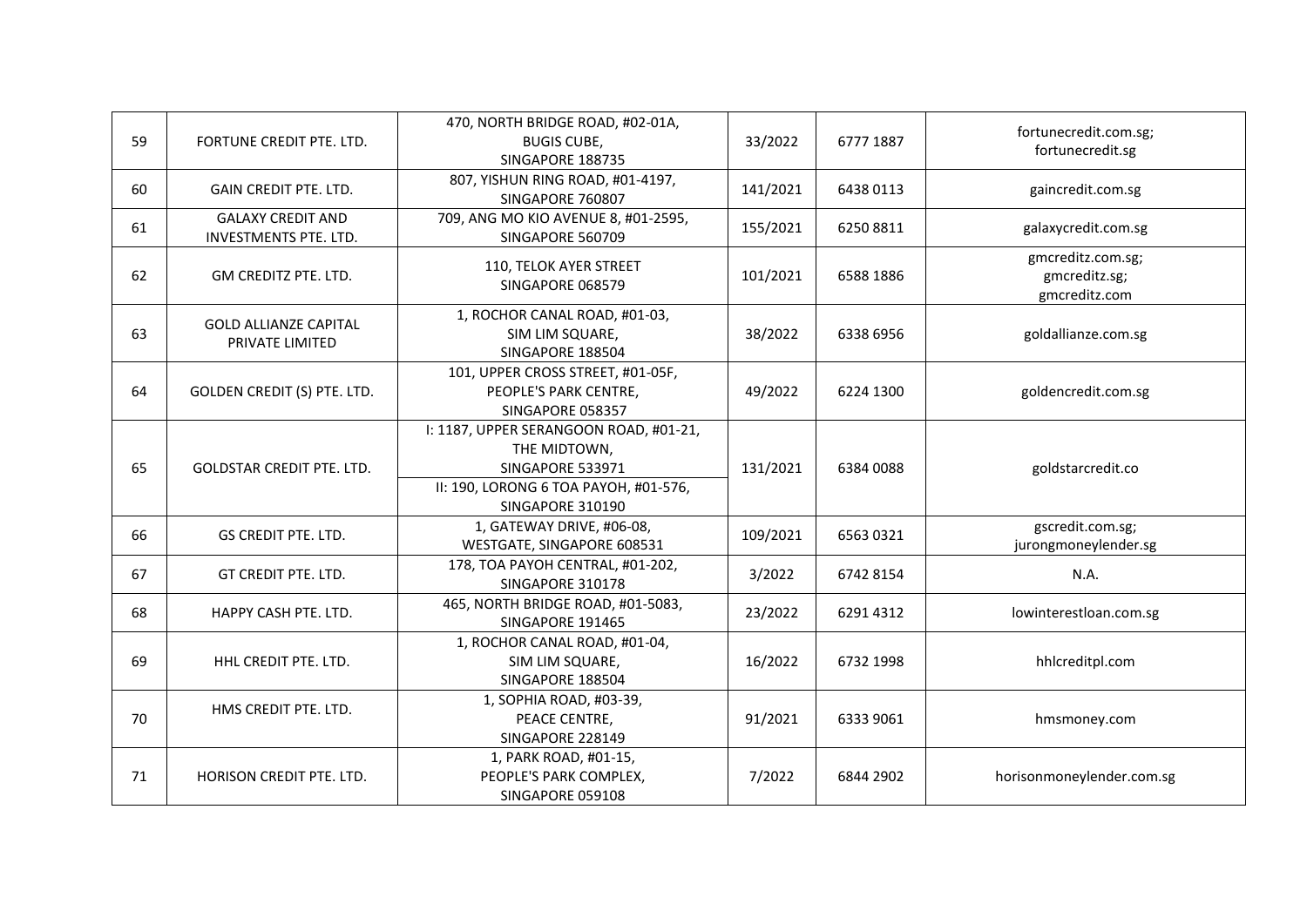| 72 | HS CREDIT PTE. LTD.                             | 3, COLEMAN STREET, #04-32,<br>PENINSULA SHOPPING COMPLEX,<br>SINGAPORE 179804    | 36/2022  | 6337 7611 | N.A.                                                         |
|----|-------------------------------------------------|----------------------------------------------------------------------------------|----------|-----------|--------------------------------------------------------------|
| 73 | HUP HOE CREDIT PTE. LTD.                        | 1, ROCHOR CANAL ROAD, #01-01,<br>SIM LIM SQUARE,<br>SINGAPORE 188504             | 103/2021 | 6254 9441 | huphoecredit.com.sg                                          |
| 74 | <b>I-CREDIT PTE. LTD.</b>                       | 82, LORONG 23 GEYLANG, #05-02,<br>ATRIX,<br>SINGAPORE 388409                     | 104/2021 | 6222 5222 | icredit.com.sg                                               |
| 75 | <b>IFS CONSUMER SERVICES</b><br>PRIVATE LIMITED | 10, EUNOS ROAD 8, #09-04,<br>SINGAPORE POST CENTRE,<br>SINGAPORE 408600          | 85/2022  | 65130326  | fridayfinance.sg                                             |
| 76 | IGNIS MONTIS PTE. LTD.                          | 184, TOA PAYOH CENTRAL, #01-352,<br>SINGAPORE 310184                             | 71/2022  | 6977 7272 | ignismontis.com.sg                                           |
| 77 | IP CREDIT PTE. LTD.                             | 185, TOA PAYOH CENTRAL, #01-332,<br>SINGAPORE 310185                             | 83/2022  | 6222 8993 | ipcredit.sg                                                  |
| 78 | JD CREDIT PTE. LTD.                             | 531, UPPER CROSS STREET, #01-38,<br>HONG LIM COMPLEX,<br>SINGAPORE 050531        | 34/2022  | 6292 7717 | jdcredit.com.sg                                              |
| 79 | JEFFLEE CREDIT PTE. LTD.                        | 131, JURONG GATEWAY ROAD, #01-261,<br>SINGAPORE 600131                           | 115/2021 | 6515 5969 | jeffleecredit.com.sg;<br>jefflee.com.sg;<br>jeffleecredit.sg |
| 80 | <b>JNB CREDIT PTE. LTD.</b>                     | 175A, BENCOOLEN STREET, #07-09,<br><b>BURLINGTON SQUARE,</b><br>SINGAPORE 189650 | 44/2022  | 6554 1857 | N.A.                                                         |
| 81 | JOTHI MONEYLENDER PTE. LTD.                     | 5001, BEACH ROAD, #07-63,<br><b>GOLDEN MILE COMPLEX,</b><br>SINGAPORE 199588     | 73/2022  | 6298 2511 | N.A.                                                         |
| 82 | JR CREDIT (S) PTE. LTD.                         | 304, ORCHARD ROAD, #02-14,<br>LUCKY PLAZA,<br>SINGAPORE 238863                   | 31/2022  | 6737 3022 | jrcredit.sg                                                  |
| 83 | KAIIRON PTE. LTD.                               | 111, NORTH BRIDGE ROAD, #05-27,<br>PENINSULA PLAZA,<br>SINGAPORE 179098          | 69/2022  | 6262 1813 | kaiiron.com                                                  |
| 84 | <b>KARTHIK MONEY LENDING</b><br>PTE. LTD.       | 238A, SERANGOON ROAD,<br>SINGAPORE 218085                                        | 54/2022  | 62918194  | N.A.                                                         |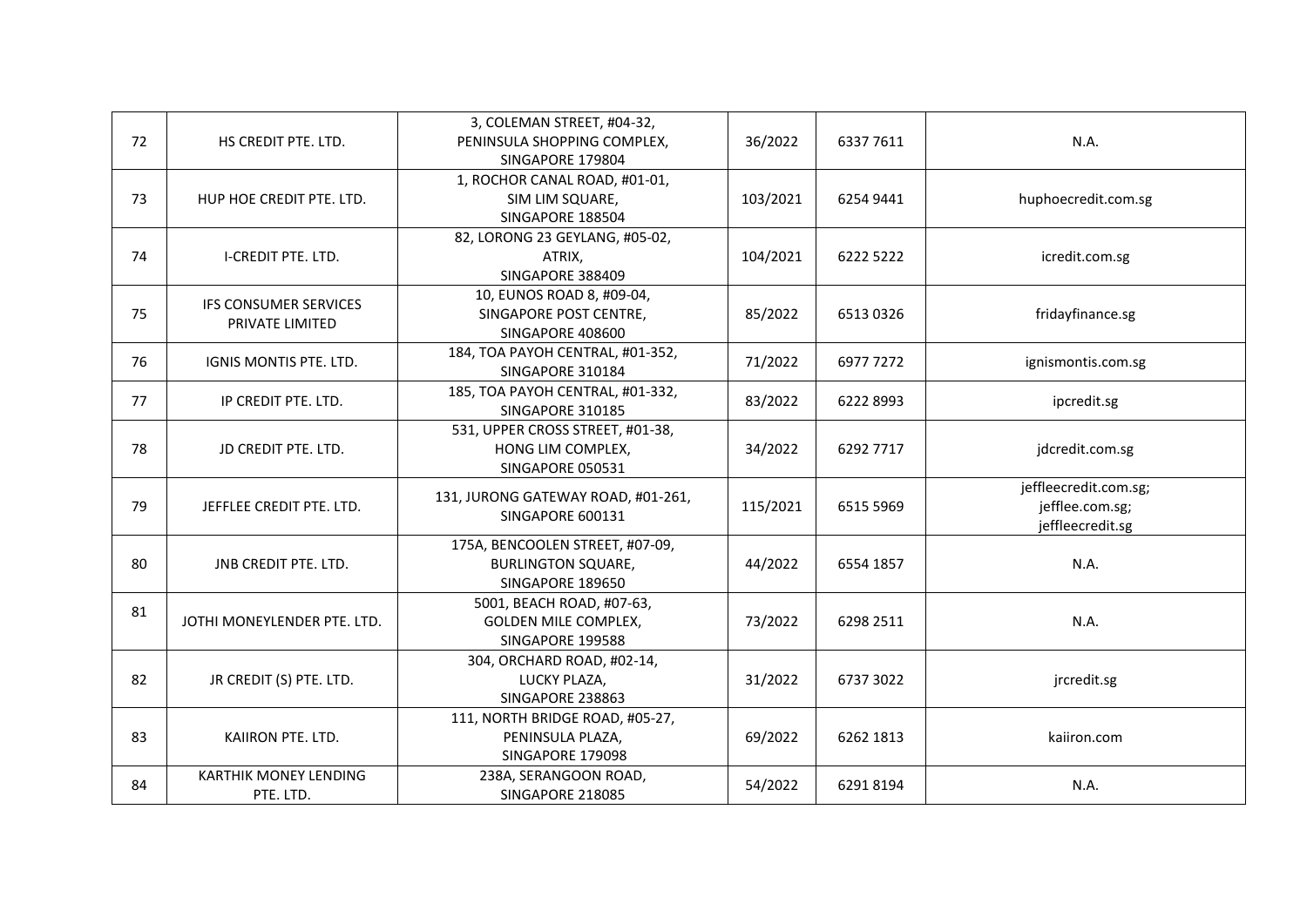| 85 | KATONG CREDIT PTE. LTD.                         | 304, ORCHARD ROAD, #02-30/31,<br>LUCKY PLAZA,<br>SINGAPORE 238863                                                                                                                                                                                             | 11/2022  | 6291 2210 | katongcredit.com.sg                         |
|----|-------------------------------------------------|---------------------------------------------------------------------------------------------------------------------------------------------------------------------------------------------------------------------------------------------------------------|----------|-----------|---------------------------------------------|
| 86 | <b>KBB CREDIT SD PRIVATE LIMITED</b>            | 111, NORTH BRIDGE ROAD, #01-35,<br>PENINSULA PLAZA, SINGAPORE 179098                                                                                                                                                                                          | 128/2021 | 6255 6998 | kbbcredit.sg                                |
| 87 | KHALON & GILL MONEYLENDERS<br>PTE. LTD.         | 1, NORTH BRIDGE ROAD, #B1-03,<br>HIGH STREET CENTRE,<br>SINGAPORE 179094                                                                                                                                                                                      | 134/2021 | 6392 1251 | N.A.                                        |
| 88 | <b>KIM ENG FINANCE</b><br>(SINGAPORE) PTE. LTD. | 50, NORTH CANAL ROAD, #03-01,<br>SINGAPORE 059304                                                                                                                                                                                                             | 96/2021  | 66360142  | N.A.                                        |
| 89 | KR RM RAMASAMY PTE. LTD.                        | 238A, SERANGOON ROAD,<br>SINGAPORE 218085                                                                                                                                                                                                                     | 145/2021 | 6292 5506 | N.A.                                        |
| 90 | KST CREDIT PTE. LTD.                            | 304, ORCHARD ROAD, #01-03<br>LUCKY PLAZA,<br>SINGAPORE 238863                                                                                                                                                                                                 | 89/2021  | 6255 5225 | kstcredit.sg                                |
| 91 | LENDING BEE PTE. LTD.                           | i) 14, SCOTTS ROAD, #02-44/45,<br>FAR EAST PLAZA,<br>SINGAPORE 228213<br>ii) 205, BEDOK NORTH STREET 1, #1-379,<br>SINGAPORE 460205<br>iii) 925, YISHUN CENTRAL 1, #01-233,<br>SINGAPORE 760925<br>iv) 135, JURONG GATEWAY ROAD, #01-335,<br>SINGAPORE 600135 | 67/2022  | 6219 1611 | lendingbee.com.sg                           |
| 92 | LIAN FONG CAPITAL PTE. LTD.                     | 96, JALAN JURONG KECHIL,<br>SINGAPORE 598599                                                                                                                                                                                                                  | 124/2021 | 6468 3948 | N.A.                                        |
| 93 | MAGNUS CREDIT PTE. LTD.                         | 301, UBI AVENUE 1, #01-279,<br>SINGAPORE 400301                                                                                                                                                                                                               | 25/2022  | 6338 9891 | magnuscredit.com.sg;<br>magnuscredit.sg     |
| 94 | MAJESTIC CREDIT PTE. LTD.                       | 101, UPPER CROSS STREET, #01-26B/G,<br>PEOPLE'S PARK CENTRE,<br>SINGAPORE 058357                                                                                                                                                                              | 6/2022   | 6777 2772 | majesticcredit.com.sg                       |
| 95 | MAX CREDIT PTE. LTD.                            | 1, SOPHIA ROAD, #02-05,<br>PEACE CENTRE,<br>SINGAPORE 228149                                                                                                                                                                                                  | 95/2021  | 6336 4144 | maxcredit.sg                                |
| 96 | MM CREDIT PTE. LTD.                             | 217, BEDOK NORTH STREET 1,<br>#01-61, SINGAPORE 460217                                                                                                                                                                                                        | 5/2022   | 6226 2207 | mmcredit.com.sg;<br>licensedmoneylender.com |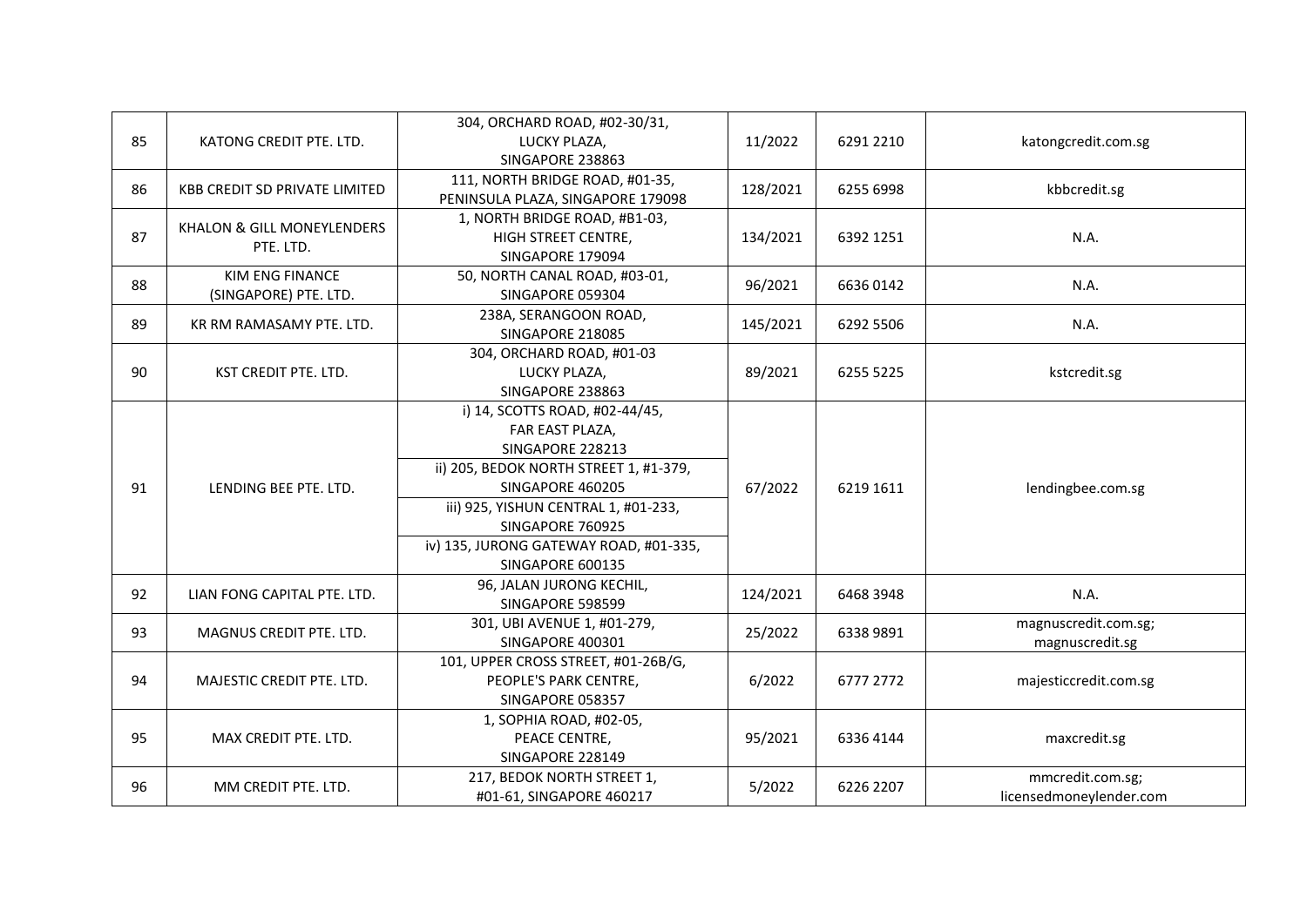| 97  | MONETIUM CREDIT (S) PTE. LTD.   | 10, JALAN BESAR, #01-01,<br>SIM LIM TOWER,  | 150/2021 | 6777 7775                         | monetiumcredit.com.sg              |
|-----|---------------------------------|---------------------------------------------|----------|-----------------------------------|------------------------------------|
|     |                                 | SINGAPORE 208787                            |          |                                   |                                    |
| 98  | MONEYPLUS CAPITAL PTE. LTD.     | 371, BEACH ROAD, #01-03,                    | 14/2022  | 65918860                          | moneyplus.com.sg                   |
|     |                                 | CITY GATE, SINGAPORE 199597                 |          |                                   |                                    |
|     |                                 | 1094, LOWER DELTA ROAD,                     |          |                                   |                                    |
| 99  | MOTOR-WAY CREDIT PTE. LTD.      | MOTORWAY BUILDING,                          | 120/2021 | 6466 2200                         | motorway.com.sg                    |
|     |                                 | SINGAPORE 169205                            |          |                                   |                                    |
|     |                                 | 3, PHILLIP STREET, #13-01,                  |          |                                   |                                    |
| 100 | MWA CAPITAL PTE. LTD.           | ROYAL GROUP BUILDING,                       | 125/2021 | 6557 2275                         | mwacapital.com.sg                  |
|     |                                 | SINGAPORE 048693                            |          |                                   |                                    |
|     |                                 | 3, TEMASEK BOULEVARD, #02-490,              |          |                                   |                                    |
| 101 | MINTEREST MONEY PTE. LTD.       | SUNTEC CITY MALL,                           | 87/2022  | 63878623                          | minterestmoney.com;<br>qiannow.com |
|     |                                 | SINGAPORE 038983                            |          |                                   |                                    |
|     |                                 | 50, EAST COAST ROAD, #02-58,                |          |                                   |                                    |
| 102 | NEW ERA CREDIT (S) PTE. LTD.    | ROXY SQUARE,                                | 90/2021  | 6345 8801                         | N.A.                               |
|     |                                 | SINGAPORE 428769                            |          |                                   |                                    |
| 103 | OASIS CREDIT SERVICES PTE. LTD. | 442, CLEMENTI AVENUE 3, #01-87,             | 52/2022  | 6777 1121                         | moneyloans.com.sg                  |
|     |                                 | SINGAPORE 120442                            |          |                                   |                                    |
|     | ON LINE CREDIT PTE. LTD.        | BLK 210, NEW UPPER CHANGI ROAD, #01-731,    |          |                                   |                                    |
| 104 |                                 | (HALF PORTION ONLY),                        | 24/2022  | 6445 9166                         | onlinecredit.com.sg                |
|     |                                 | SINGAPORE 460210                            |          |                                   |                                    |
|     |                                 | 810, GEYLANG ROAD,                          |          |                                   |                                    |
| 105 | ORANGE CREDIT PTE. LTD.         | #01-91,                                     | 78/2022  | 18001881111                       | orangecredit.com.sg                |
|     |                                 | CITY PLAZA,                                 |          |                                   |                                    |
|     |                                 | SINGAPORE 409286                            |          |                                   |                                    |
| 106 | OT CREDIT PTE. LTD.             | 135, JURONG GATEWAY ROAD,                   | 102/2021 | 6292 0119                         | otcredit.com.sg                    |
|     |                                 | #01-323, SINGAPORE 600135                   |          |                                   |                                    |
| 107 | PERIAKARUPPAN CHETTIAR          | 77, HIGH STREET, #09-15, HIGH STREET PLAZA, | 39/2022  | 6681 6494                         | periakaruppanchettiar.com.sg;      |
|     | PTE. LTD.                       | SINGAPORE 179433                            |          |                                   | periakaruppanchettiar.com          |
|     |                                 | 250, NORTH BRIDGE ROAD, #06-00,             |          |                                   |                                    |
| 108 | PHILLIP CREDIT PTE. LTD.        | RAFFLES CITY TOWER,                         | 111/2021 | 6521 6858<br>phillipcredit.com.sg |                                    |
|     |                                 | SINGAPORE 179101                            |          |                                   |                                    |
|     |                                 | 200, JALAN SULTAN, #01-18E,                 |          |                                   |                                    |
| 109 | PIT-STOP CREDIT (SG) PTE. LTD.  | TEXTILE CENTRE,                             | 56/2022  | 6297 1909                         | pitstopcredit.com.sg               |
|     |                                 | SINGAPORE 199018                            |          |                                   |                                    |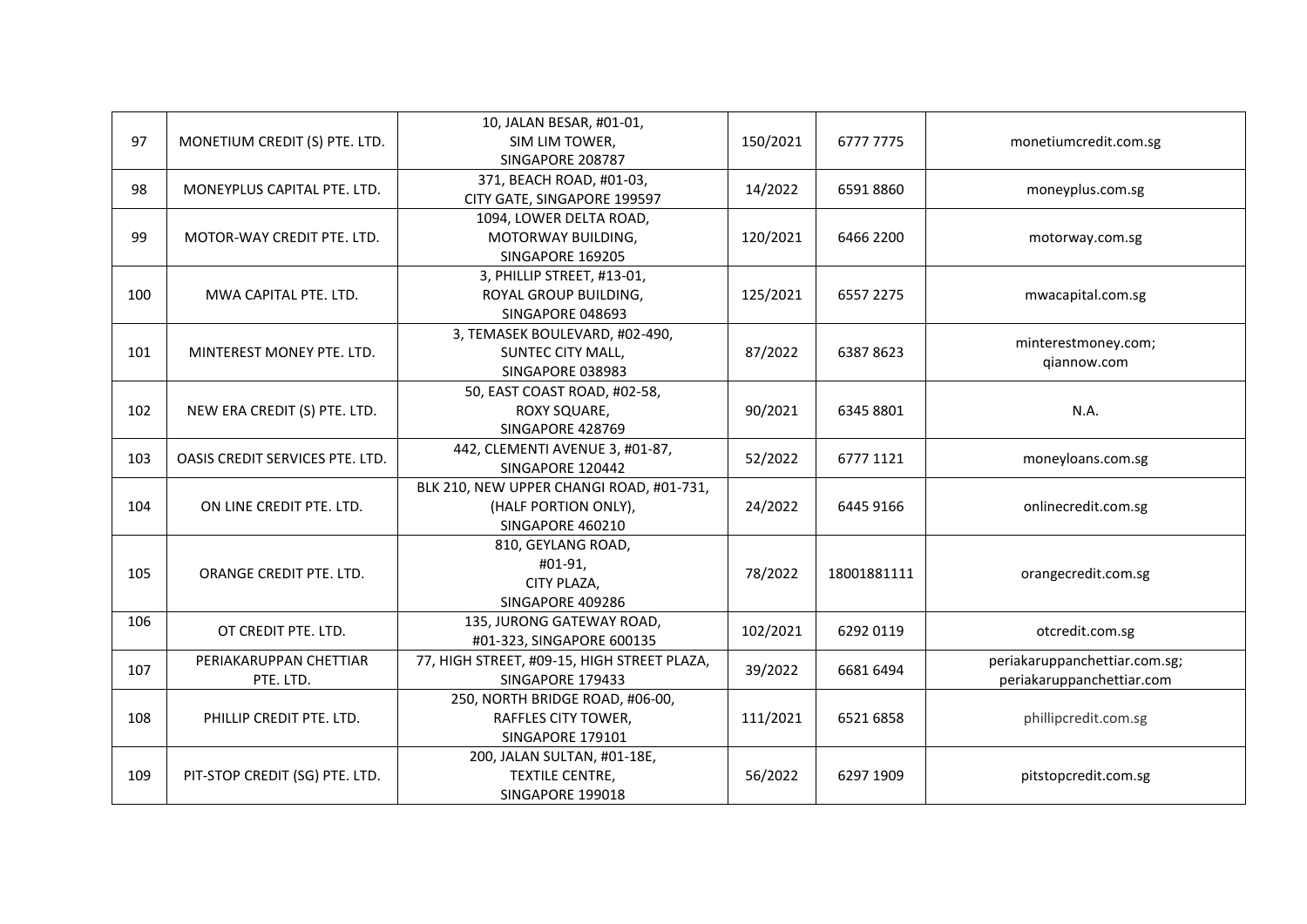| 110 | PLATINUM CREDIT PTE. LTD.                   | 1, COLEMAN STREET, #01-11,<br>THE ADELPHI,<br>SINGAPORE 179803            | 127/2021 | 63330888  | platinumcredit.com.sg                                           |
|-----|---------------------------------------------|---------------------------------------------------------------------------|----------|-----------|-----------------------------------------------------------------|
| 111 | <b>POWER CREDIT ENTERPRISE</b><br>PTE. LTD. | 1, TRAS LINK, #01-11,<br>ORCHID HOTEL, SINGAPORE 078867                   | 142/2021 | 6286 5389 | powercredit.com.sg;<br>powercredit.sg;<br>xpressloan.com.sg     |
| 112 | PR VR CAPITAL PTE. LTD.                     | 77, HIGH STREET, #09-15,<br>HIGH STREET PLAZA,<br>SINGAPORE 179433        | 65/2022  | 6338 0807 | prvrcapital.com.sg                                              |
| 113 | PRIME MOTOR & LEASING<br>PTE. LTD.          | 61, UBI AVENUE 2, #01-03,<br>AUTOMOBILE MEGAMART,<br>SINGAPORE 408898     | 126/2021 | 67419292  | primemotor.com.sg                                               |
| 114 | PROSPER CREDIT PTE. LTD.                    | 186, TOA PAYOH CENTRAL,<br>#01-420,<br>SINGAPORE 310186                   | 94/2021  | 6226 2320 | N.A.                                                            |
| 115 | QUICK CREDIT PTE. LTD.                      | 2, JURONG EAST STREET 21, #04-01A/B,<br>IMM BUILDING,<br>SINGAPORE 609601 | 30/2022  | 6899 6188 | quickcredit.com.sg                                              |
| 116 | QUICKLOAN PTE. LTD.                         | 10, ANSON ROAD, #01-15,<br>INTERNATIONAL PLAZA,<br>SINGAPORE 079903       | 57/2022  | 6223 1788 | quickloan.com.sg                                                |
| 117 | R2D CREDIT PTE. LTD.                        | BLK 846, YISHUN RING ROAD,<br>#01-3661, SINGAPORE 760846                  | 15/2022  | 6635 1595 | r2dcredit.com                                                   |
| 118 | RAFFLES CREDIT PTE. LTD.                    | 17A, CIRCULAR ROAD,<br>SINGAPORE 049373                                   | 58/2022  | 6235 1788 | rafflescredit.com.sg;<br>rafflescredit.sg;<br>rafflescredit.com |
| 119 | RJS CREDIT PTE. LTD.                        | 77, HIGH STREET, #04-06,<br>HIGH STREET PLAZA,<br>SINGAPORE 179433        | 60/2022  | 6339 4022 | N.A.                                                            |
| 120 | RM CREDIT PTE. LTD.                         | 2, HAVELOCK ROAD, #01-17,<br>HAVELOCK 2, SINGAPORE 059763                 | 144/2021 | 6235 5335 | rmcredit.com.sg                                                 |
| 121 | RM R CREDIT PTE. LTD.                       | 29A, UPPER DICKSON ROAD,<br>SINGAPORE 207488                              | 43/2022  | 6396 0676 | N.A.                                                            |
| 122 | S G CREDIT PTE. LTD.                        | 33D, BENOI ROAD, #03-00,<br>PIONEER LOT,<br>SINGAPORE 627788              | 93/2021  | 6261 5044 | N.A.                                                            |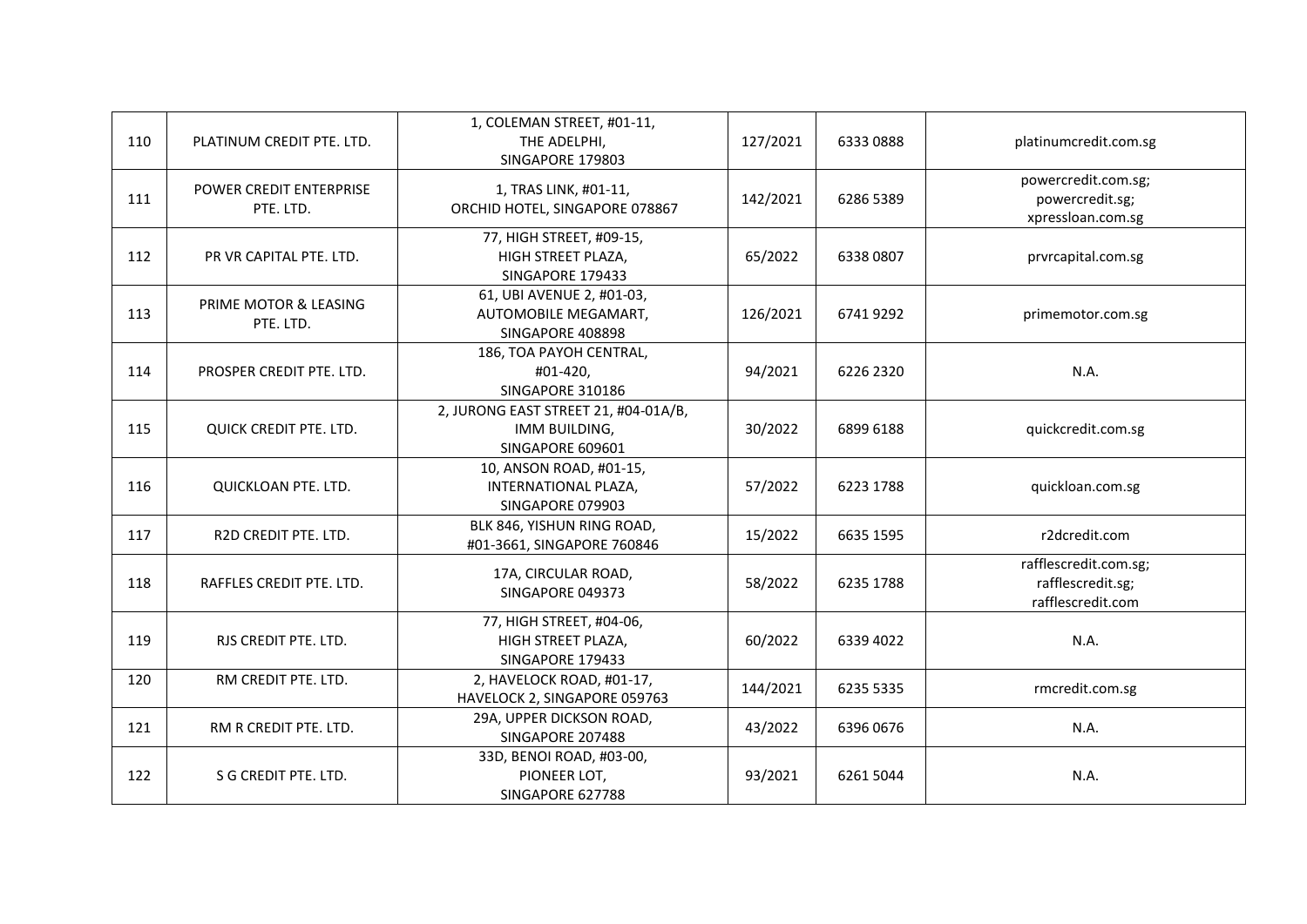| 123 | S P CREDIT PTE. LTD.                        | 43A, CAMPBELL LANE, #02-00,<br>SINGAPORE 209915                                 | 59/2022  | 6291 6396 | spcredit.com.sg                                        |
|-----|---------------------------------------------|---------------------------------------------------------------------------------|----------|-----------|--------------------------------------------------------|
| 124 | S.E. INVESTMENT PTE. LTD.                   | 7, CHANGI BUSINESS PARK VISTA, #01-02,<br>SOOKEE HQ,<br>SINGAPORE 486042        | 143/2021 | 6812 2806 | N.A.                                                   |
| 125 | SANDS CREDIT PTE. LTD.                      | 513, BISHAN STREET 13, #01-514,<br>SINGAPORE 570513                             | 106/2021 | 6225 0268 | sandscredit.com.sg                                     |
| 126 | SGP CREDIT SINGAPORE PTE. LTD.              | 133, JURONG GATEWAY ROAD, #01-299,<br>SINGAPORE 600133                          | 10/2022  | 6466 1157 | sgpcredit.com.sg                                       |
| 127 | SHANMUGAN MONEYLENDER<br>PTE. LTD.          | 10, JALAN BESAR, #13-05A,<br>SIM LIM TOWER,<br>SINGAPORE 208787                 | 79/2022  | 62978574  | N.A.                                                   |
| 128 | SIGHAPPI ACHI MONEYLENDER<br>(SG) PTE. LTD. | 18, HOWARD ROAD, #11M-02,<br>NOVELTY BIZCENTRE,<br>SINGAPORE 369585             | 61/2022  | 6974 2118 | N.A.                                                   |
| 129 | SINCERE MONEYLENDER<br>PTE. LTD.            | 13, JALAN BESAR, (LEVEL 1 ONLY),<br>SINGAPORE 208789                            | 98/2021  | 6291 5665 | N.A.                                                   |
| 130 | SINGA CREDIT PTE. LTD.                      | 470, NORTH BRIDGE ROAD, #02-01,<br><b>BUGIS CUBE,</b><br>SINGAPORE 188735       | 130/2021 | 6694 6166 | singacredit.com;<br>singacredit.sg;<br>singacredit.com |
| 131 | SKM CREDIT PTE. LTD.                        | 185, TOA PAYOH CENTRAL, #01-334,<br>SINGAPORE 310185                            | 21/2022  | 6336 5148 | skmcredit.sg                                           |
| 132 | SME CARE PTE. LTD.                          | 5, JALAN KILANG BARAT, #07-02,<br>PETRO CENTRE,<br>SINGAPORE 159349             | 114/2021 | 62710023  | smecare.com.sg                                         |
| 133 | SOON SENG CREDIT PTE. LTD.                  | 1, PARK ROAD, #1-21,<br>PEOPLE'S PARK COMPLEX,<br>SINGAPORE 059108              | 63/2022  | 62268860  | soonsengml.com                                         |
| 134 | SU CREDIT PTE. LTD.                         | 175, BENCOOLEN STREET, #01-36,<br><b>BURLINGTON SQUARE,</b><br>SINGAPORE 189649 | 119/2021 | 6636 5644 | sucredit.com.sg                                        |
| 135 | SUMO CREDIT PTE. LTD.                       | 709, ANG MO KIO AVENUE 8, #01-2583,<br>SINGAPORE 560709                         | 9/2022   | 63360766  | sumo.com.sg                                            |
| 136 | SWIFT CREDIT PTE. LTD.                      | 1, SOPHIA ROAD, #01-37,<br>PEACE CENTRE,<br>SINGAPORE 228149                    | 140/2021 | 63830418  | swiftcredit.sg;<br>loanmoney.com                       |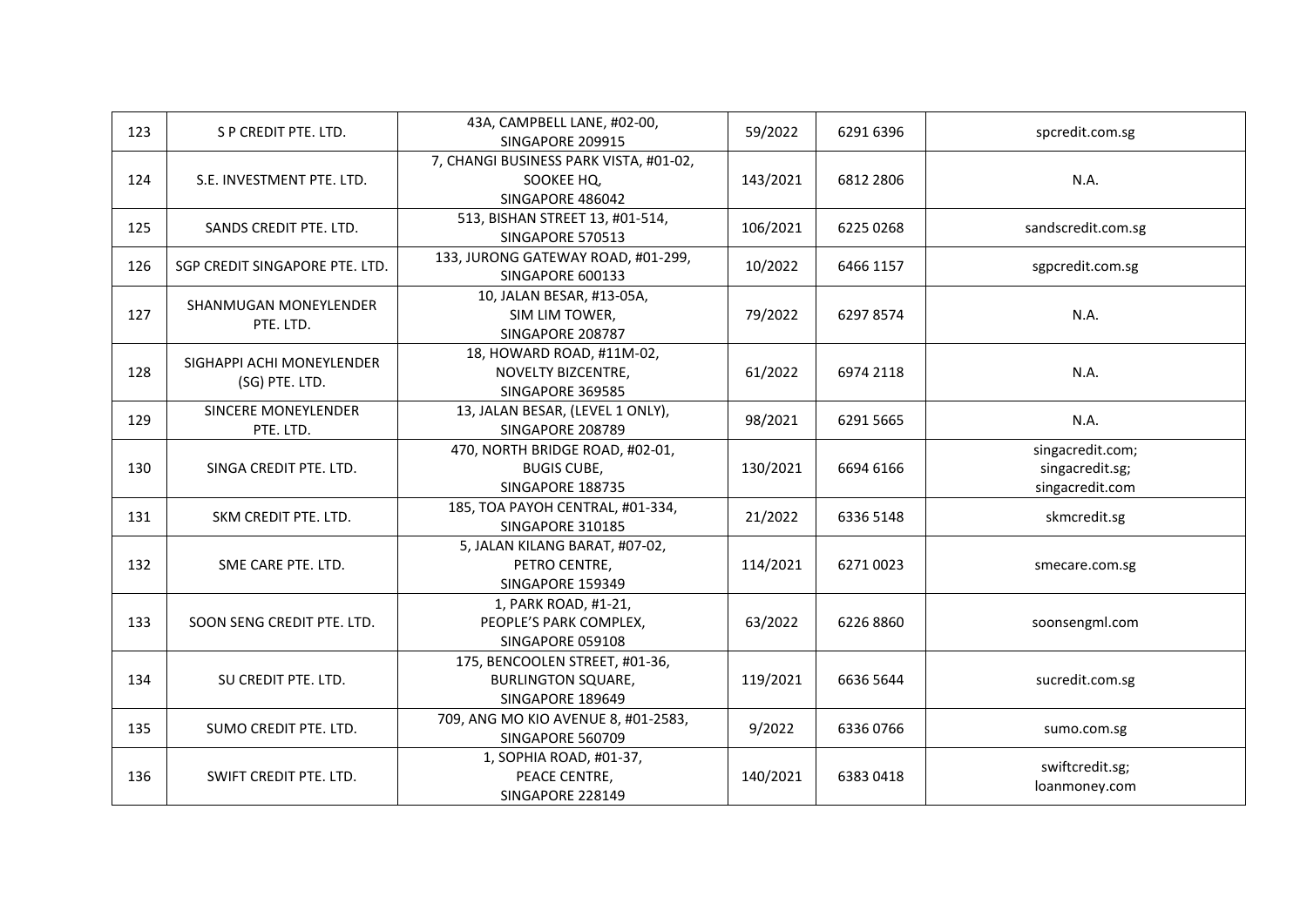| 137 | SYNERGY CREDIT PTE. LTD.                      | 447, CLEMENTI AVENUE 3, #01-201,<br>SINGAPORE 120447                                                                                                     | 151/2021 | 6250 0066 | syncredit.com                                      |
|-----|-----------------------------------------------|----------------------------------------------------------------------------------------------------------------------------------------------------------|----------|-----------|----------------------------------------------------|
| 138 | TAN & JIANG ENTERPRISE<br>PTE. LTD.           | 201D, TAMPINES STREET 21, #03-1155,<br>SINGAPORE 524201                                                                                                  | 13/2022  | 6786 6098 | N.A.                                               |
| 139 | THE MONEYLENDERS PTE. LTD.                    | 7A, TECH PARK CRESCENT,<br>SINGAPORE 637839                                                                                                              | 121/2021 | 6862 5254 | N.A.                                               |
| 140 | TKM CREDITZ PTE. LTD.                         | 43A, CAMPBELL LANE, #02-00,<br>SINGAPORE 209915                                                                                                          | 26/2022  | 6293 8523 | tkmcreditz.com.sg                                  |
| 141 | TRADITION CREDIT CO PTE. LTD.                 | 205, BEDOK NORTH STREET 1, #01-371,<br>SINGAPORE 460205                                                                                                  | 136/2021 | 6283 1323 | traditioncredit.com.sg                             |
| 142 | <b>TRILLION CREDIT SOLUTIONS</b><br>PTE. LTD. | i) 101, UPPER CROSS STREET, #01-26/A,<br>PEOPLE'S PARK CENTRE,<br>SINGAPORE 058357<br>ii) 304, ORCHARD ROAD, #02-12,<br>LUCKY PLAZA,<br>SINGAPORE 238863 | 149/2021 | 6509 0111 | trillioncredit.com.sg                              |
| 143 | TUR MOHAR MONEY LENDING<br>PTE. LTD.          | 5001, BEACH ROAD, #07-39,<br><b>GOLDEN MILE COMPLEX,</b><br>SINGAPORE 199588                                                                             | 48/2022  | 6294 2219 | N.A.                                               |
| 144 | U CREDIT (PTE.) LTD.                          | 180, BENCOOLEN STREET, #01-19,<br>THE BENCOOLEN,<br>SINGAPORE 189646                                                                                     | 153/2021 | 6337 1768 | ucredit.sg                                         |
| 145 | UK CREDIT (S) PTE. LTD.                       | 210, NEW UPPER CHANGI ROAD, #01-723,<br>SINGAPORE 460210                                                                                                 | 66/2022  | 6448 7448 | ukcredit.sg                                        |
| 146 | UNILINK CREDIT PTE. LTD.                      | 35, SELEGIE ROAD,<br>#10-27,<br>PARKLANE SHOPPING MALL,<br>SINGAPORE 188307                                                                              | 146/2021 | 6338 0690 | unilinkcredit.com.sg;<br>trustedmoneylender.com.sg |
| 147 | UNIQCASH PTE. LTD.                            | 7A, TRENGGANU STREET,<br>SINGAPORE 058461                                                                                                                | 35/2022  | 6910 3483 | uniqcash.sg                                        |
| 148 | UNITED CREDIT PTE. LTD.                       | 275, THOMSON ROAD, #01-21,<br>NOVENA REGENCY,<br>SINGAPORE 307645                                                                                        | 76/2022  | 62220227  | unitedcredit.com.sg                                |
| 149 | UNLIMITED FINANCE PTE. LTD.                   | 162, BUKIT MERAH CENTRAL,<br>#01-3541, SINGAPORE 150162                                                                                                  | 147/2021 | 6299 4666 | unlimitedfinance.com.sg                            |